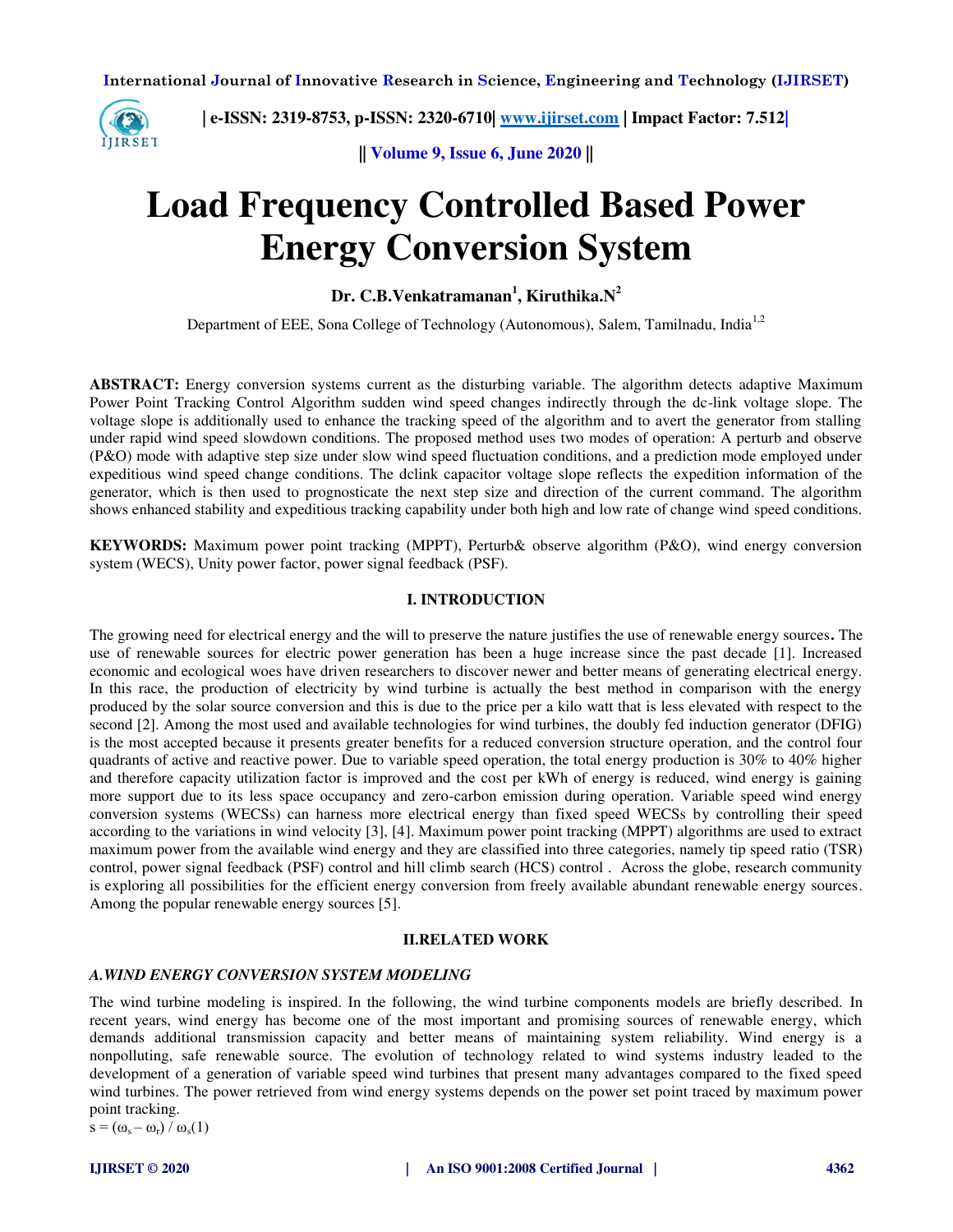

 **| e-ISSN: 2319-8753, p-ISSN: 2320-6710| [www.ijirset.com](http://www.ijirset.com/) | Impact Factor: 7.512|**

**|| Volume 9, Issue 6, June 2020 ||** 

Where,  $\omega_r$  is the rotor rotational speed.  $\omega_s$  is the  $P_m$ =½ $C_p$  $d_A R^2 v_w^3$  (2) Where, ȡ is the air density (kg/m3), R is the radius of turbine (m) and vw is the wind speed in (m/s). Cp is the power coefficient of the blade which is a nonlinear function of tip-speed ratio

The mechanical power from the wind turbine is affected. It is defined as the ratio of turbine rotor tip speed to the wind speed, the maximum wind turbine efficiency occurs for a given wind speed. To maintain the optimal TSR, turbine's rotor speed is to be changed as the wind speed changes. Also, extracts maximum power from wind. Calculation requires the measured value of wind speed and turbine speed data. Wind speed measurement increases the system cost and also leads to practical difficulties. Optimal values Differ from one system to another.

Wind power is dominating as one of the potential renewable energy sources in many countries throughout the world. Economically attractive features and environment friendly power production have triggered the proliferation of wind power as a popular clean energy sources over last few decades. In variable-speed wind energy conversion system (WECS), the turbine output power depends on the method of tracking the peak power point and turbine characteristics prompted by the variation in wind speed irrespective of the type of generator used. In fact, the generated turbine power significantly varied by the turbine pitch angle.

#### *B.ADAPTIVE MAXIMUM POWER POINT TRACKING CONTROL ALGORITHM*

The proposed control allows the generator to track the optimal operating point of the WECS under fluctuating wind conditions by an efficient two-step tracking process. The first step adapts an intelligent iterative approach to update the duty cycle of the boost converter to coordinate with the rapid changes in the wind conditions. A novel scanning process is initiated in succession with the iterative approach to counteract the non-constant efficiencies of the generator-converter subsystems in order to fine tune the obtained MPP. The performance of the proposed method is verified in simulation and experimental results from a hardware prototype are also presented.



Figure: 2 Adaptive Maximum Power Point Tracking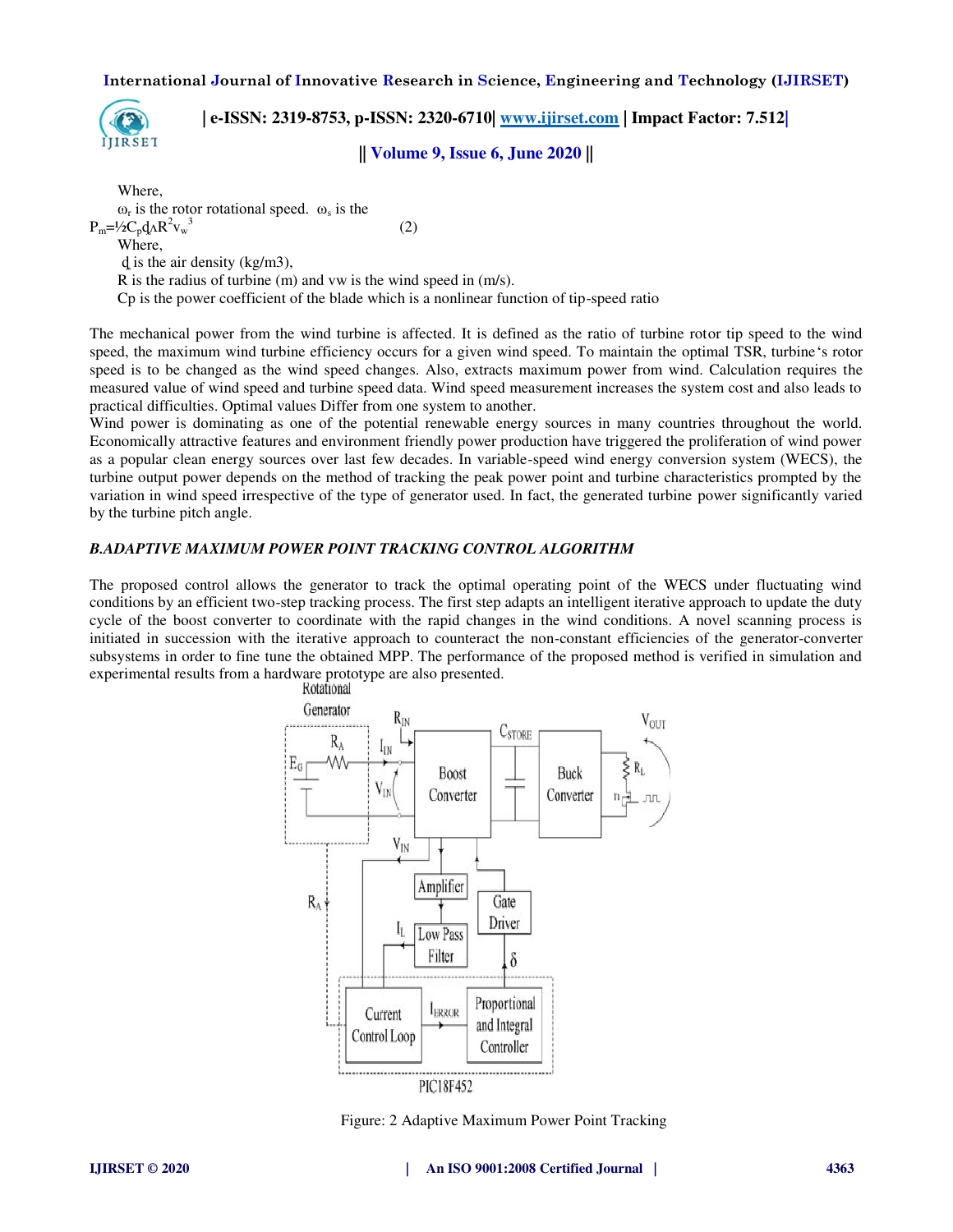

 **| e-ISSN: 2319-8753, p-ISSN: 2320-6710| [www.ijirset.com](http://www.ijirset.com/) | Impact Factor: 7.512|**

### **|| Volume 9, Issue 6, June 2020 ||**

The proposed method is compared with conventional perturb and observer (P&O) MPPT controller. The obtained results clearly demonstrates that the proposed control is more efficient than other conventional methods.This paper presents an adaptive maximum power point tracking (MPPT) algorithm for small-scale wind energy conversion systems (WECSs) to harvest more energy from turbulent wind.

#### **Tracking Capability**

Evaluation of the proposed algorithm is done on a laboratory-scaled dc motor drive-based WECS emulator, 32-bit floating point digital signal controller, is used to execute the control schemes of the in-lab experimental setup. Experimental results show that tracking capability of the proposed algorithm under sudden and gradual fluctuating wind conditions is efficient and effective.



Figure: 3 Gradual Fluctuating

The proposed algorithm combines the computational behavior of hill climb search, tip speed ratio, and power signal feedback control algorithms for its adaptability over wide range of WECSs and fast tracking of maximum power point. J.dor / dt = Tm – Tem (3)

$$
P_g = \frac{3 \overline{6}}{\pi} \omega_b I \csc \overline{k^2 - \frac{6}{\pi^2} (PL \, s)^2 I^2}
$$
 (4)

P=1/2 $\rho_{air}Av^3C_P(\lambda, \beta)(5)$ 

C<sub>P</sub> (λ, β) **-** coefficient of the wind turbine with the tip speed ratio of λ and blade pitch angle of β.

In this paper, the proposed MPPT algorithm is implemented by using buck-boost featured single-ended primary inductor converter to extract maximum power from full range of wind velocity profile.

#### **IV RESULT DISCUSSION AND ANALYSIS**

In small-scale WECSs, power conditioning converter's control is most frequently adapting strategy to extract maximum power since pitch angle control is impractical due to their mechanical structure. In this work buck–boost featured singleended primary inductor converter (SEPIC) converter has been used to extract maximum power from total range of wind velocity profile.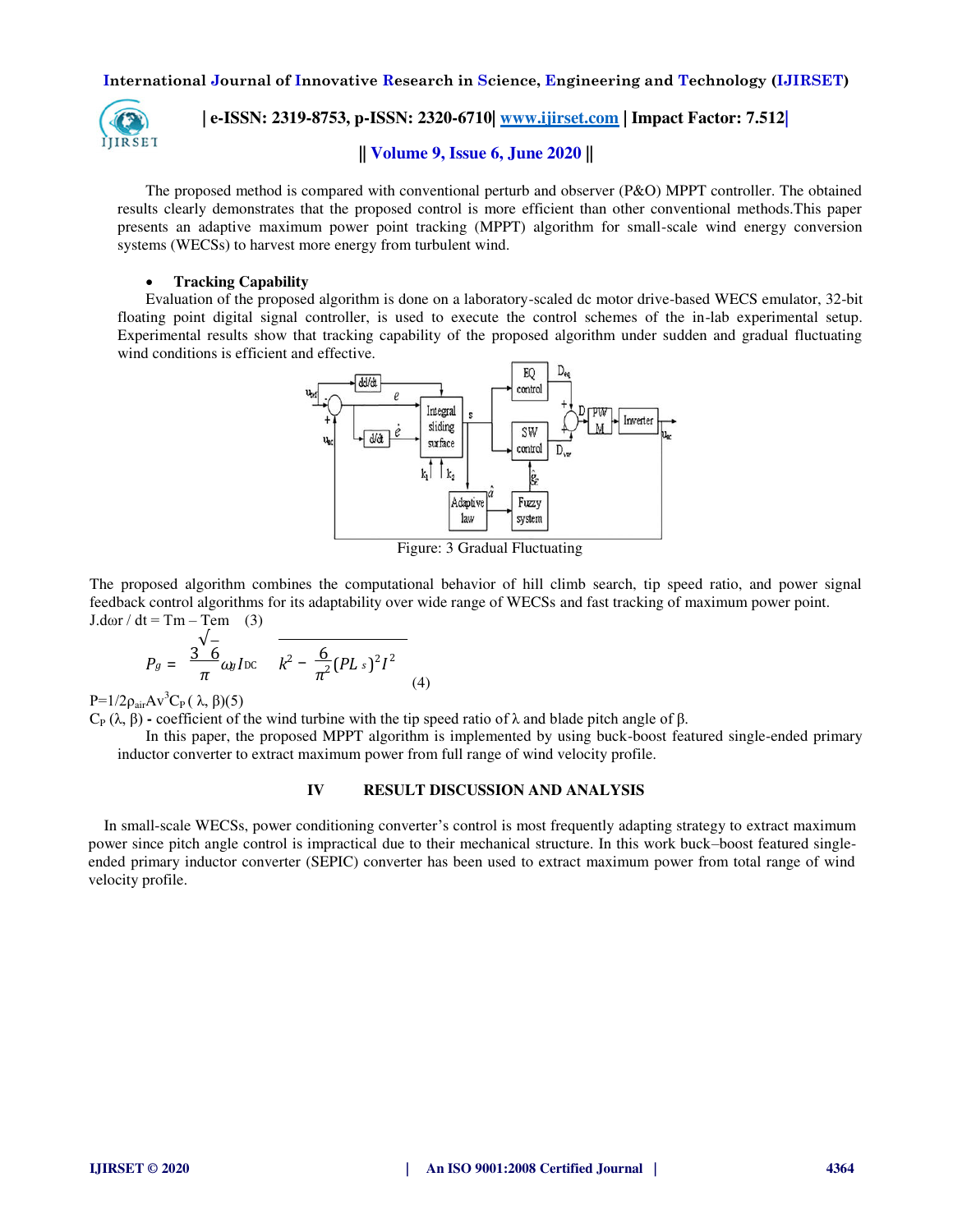

## **| e-ISSN: 2319-8753, p-ISSN: 2320-6710| [www.ijirset.com](http://www.ijirset.com/) | Impact Factor: 7.512|**

# **|| Volume 9, Issue 6, June 2020 ||**

#### TABLE II. RESULTS COMPARISON TABLE OF HYDRO THERMAL AREA

|                               | Parameters to be Compared               |                                         |                                                 |
|-------------------------------|-----------------------------------------|-----------------------------------------|-------------------------------------------------|
| Control<br>ler                | Peak value<br>of frequency<br>deviation | Number of<br><i><b>Oscillations</b></i> | Time taken to<br>reach steady<br>state position |
| <b>With PI</b><br>controller  | $0.61$ Hz                               | More                                    | 41 Sec                                          |
| <b>With PID</b><br>controller | $0.46$ Hz                               | Less                                    | 28 Sec                                          |
| With fuzzy<br>controller      | $0.0.11$ Hz                             | Less                                    | $22$ Sec                                        |

# ${\bf TABLE\ IL\ RESULTS\ COMPARISON\ TABLE\ OF\ HYDROTHERMAL\ ARE\ WITH\ WIND}$

|                               | Parameters to be Compared               |                           |                                              |
|-------------------------------|-----------------------------------------|---------------------------|----------------------------------------------|
| Controller                    | Peak value of<br>frequency<br>deviation | Number of<br>oscillations | Time taken to reach<br>steady state position |
| With PI<br>controller         | $0.45$ Hz                               | More                      | 34 Sec                                       |
| <b>With PID</b><br>controller | $0.19$ Hz                               | Moderate                  | 31 Sec                                       |
| With fuzzy<br>controller      | $0.026$ Hz                              | Less                      | 23 Sec                                       |

Small-scale WECSs are main resources for DERs in micro grid systems and are usually installed at congested places with turbulent wind conditions where wind speed and direction vary frequently. Extraction of maximum power with fast tracking control strategy under fluctuating wind conditions is a challenging issue.

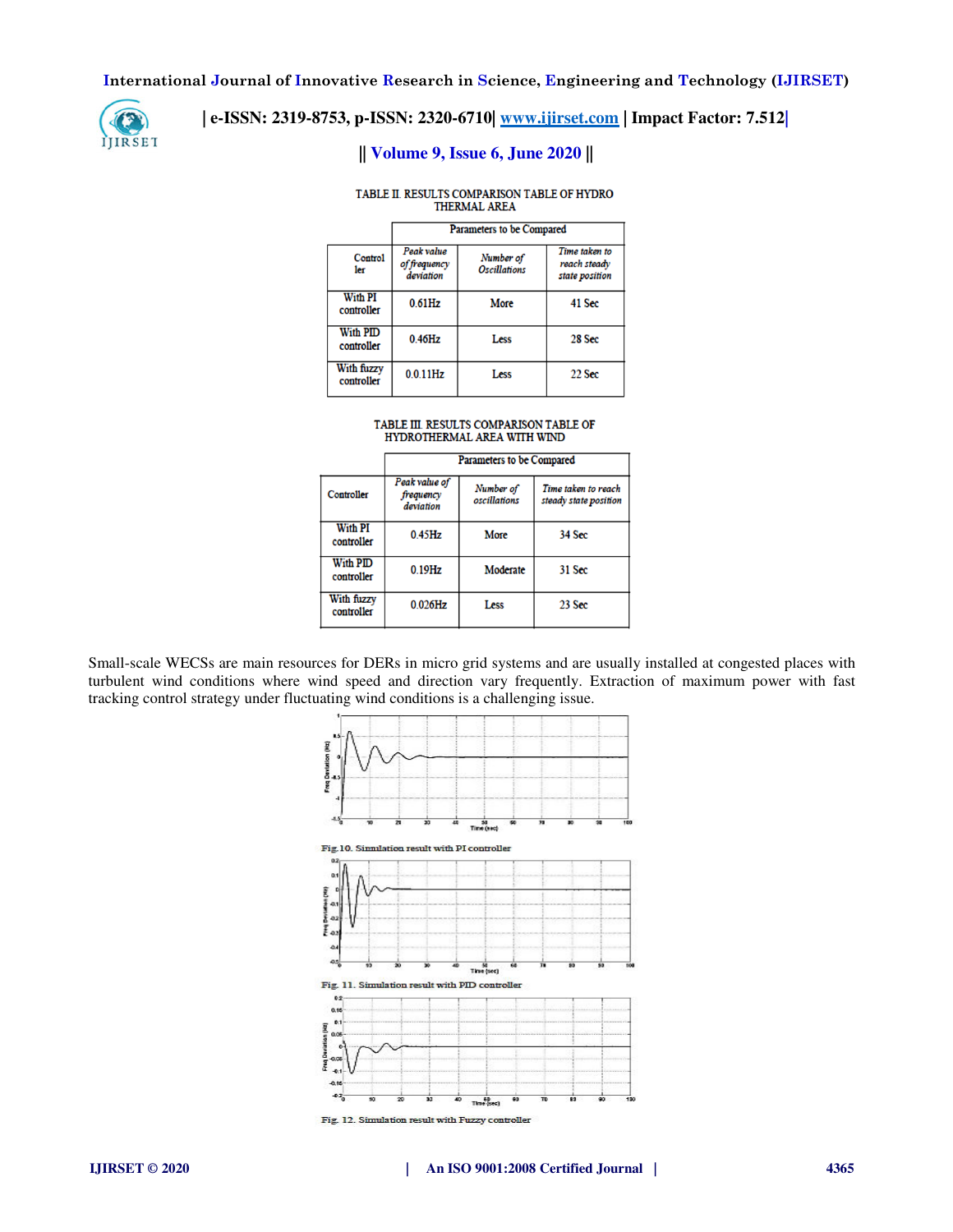

 **| e-ISSN: 2319-8753, p-ISSN: 2320-6710| [www.ijirset.com](http://www.ijirset.com/) | Impact Factor: 7.512|**

**|| Volume 9, Issue 6, June 2020 ||** 

Figure: 6 dynamic generation speed

The generated active power starts increasing smoothly (together with the turbine speed) to reach its rated value. Over that time frame the turbine speed also increases. Initially, the pitch angle of the turbine blades is zero degree. Then the pitch angle is increased from 0 degree in order to limit the mechanical power. We also observed the voltage and the generated reactive power.

#### **V.CONCLUSION**

In the rest of this paper, we considered that the wind was in its optimum range of operation and it worked steady regardless of the wind speed applied to the blades. We have focused our study on the control in this area of operation allowing the wind to extract the maximum power available. We used an indirect method of MPPT control without adjustment of the rotational speed. The various controls of were detailed to provide independent control of active and reactive power while ensuring optimal operation of the turbine. To validate the modeling and control of the global wind system, we have performed a simulation for an operating point at constant wind speed. The results showed that the active and reactive power of the wind system could be controlled independently while ensuring optimal active power supplied to the grid. The proposed algorithm provides the following advantages: 1) improved dynamic response of the system; 2) prerequisite of system's optimal characteristics data is not required and hence the algorithm is adaptive; and 3) algorithm's continuous modifications on programmable memory towards optimal characteristics of the system, eliminate the possibility of system's performance degradation due to parameters variations. To extract maximum power from the wide range of wind conditions, DFIG converter is used for the implementation of proposed adaptive Maximum Power Point algorithm.